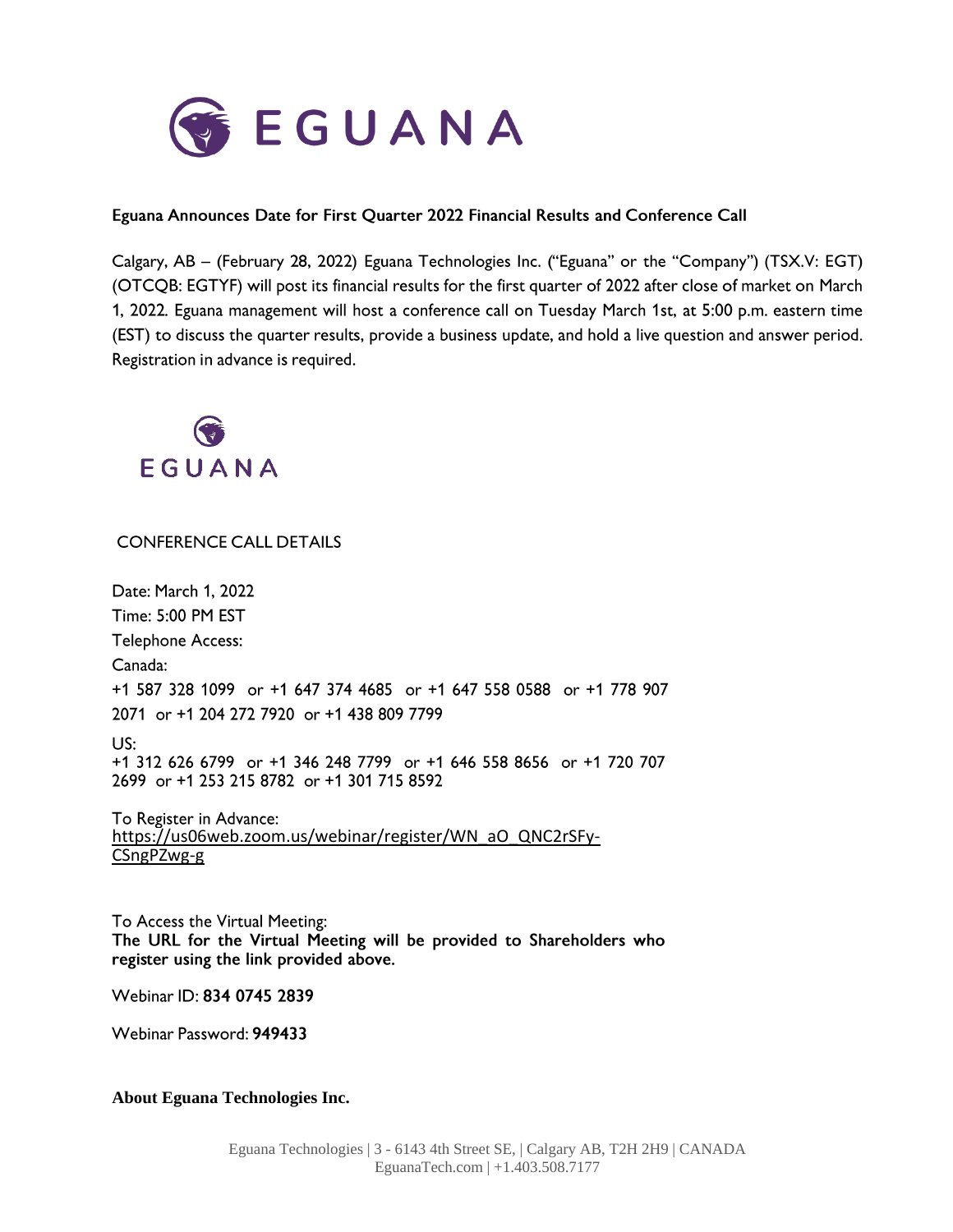

Based in Calgary, Alberta Canada, Eguana Technologies (EGT: TSX.V) (OTCQB: EGTYF) designs and manufactures high performance residential and commercial energy storage systems. Eguana has two decades of experience delivering grid edge power electronics for fuel cell, photovoltaic and battery applications, and delivers proven, durable, high quality solutions from its high capacity manufacturing facilities in Europe and North America and Australia.

With thousands of its proprietary energy storage inverters deployed in the European and North American markets, Eguana is one of the leading suppliers of power controls for solar self-consumption, grid services and demand charge applications at the grid edge.

To learn more, visit [www.EguanaTech.com](http://www.eguanatech.com/) or follow us on Twitter [@EguanaTech](https://twitter.com/EguanaTech)

| <b>Company Inquiries</b>      |
|-------------------------------|
| Justin Holland                |
| CEO, Eguana Technologies Inc. |
| $+1.416.728.7635$             |
| Justin.Holland@EguanaTech.com |

## **Forward Looking Statements**

*Certain information in this news release constitutes forward-looking statements and forward-looking information (collectively, the "forward-looking statements") within the meaning of Canadian securities laws, and is subject to numerous risks, uncertainties and assumptions, many of which are beyond the Company's control. This forward-looking information includes, among other things, information with respect to: the Debentures and the Conversion and the expected effects thereof; TSXV approval of the Debt Settlement and the Outstanding Debentures. Agreements and issuance of the Accrued Interest Shares to the Electing Holders. The words "may", "could", "should", "would", "suspect", "outlook", "believe", "anticipate", "estimate", "expect", "intend", "plan", "target" and similar words and expressions are used to identify forward-looking information. The results or events anticipated or predicted in such forward-looking information may differ materially from actual results or events. Material factors which could cause actual results or events to differ materially from such forward- looking information include, among others: the value of the total Debentures outstanding on the Conversion Date; the number of Common Shares issued by* the Company as a result of the Conversion; the amount of interest payments that would have been payable if *the outstanding Debentures were held until maturity; the TSXV may not approve the Debt Settlement Agreements and issuance of the Accrued Interest Shares to the Electing Holders; the Company may not force the conversion of the Outstanding Debentures into Common Shares and the uncertainty surrounding the spread of COVID-19 and the impact it will have on the Company's operations and economic activity in* general, and the risks and uncertainties discussed in our most recent annual and quarterly reports filed with *the Canadian securities regulators and available on the Company's profile on SEDAR at www.sedar.com, which risks and uncertainties are incorporated herein by reference. Readers are cautioned not to place undue reliance on forward-looking statements. Except as required by law, the Company does not intend, and undertakes no obligation, to update any forward-looking statements to reflect, in particular, new information*